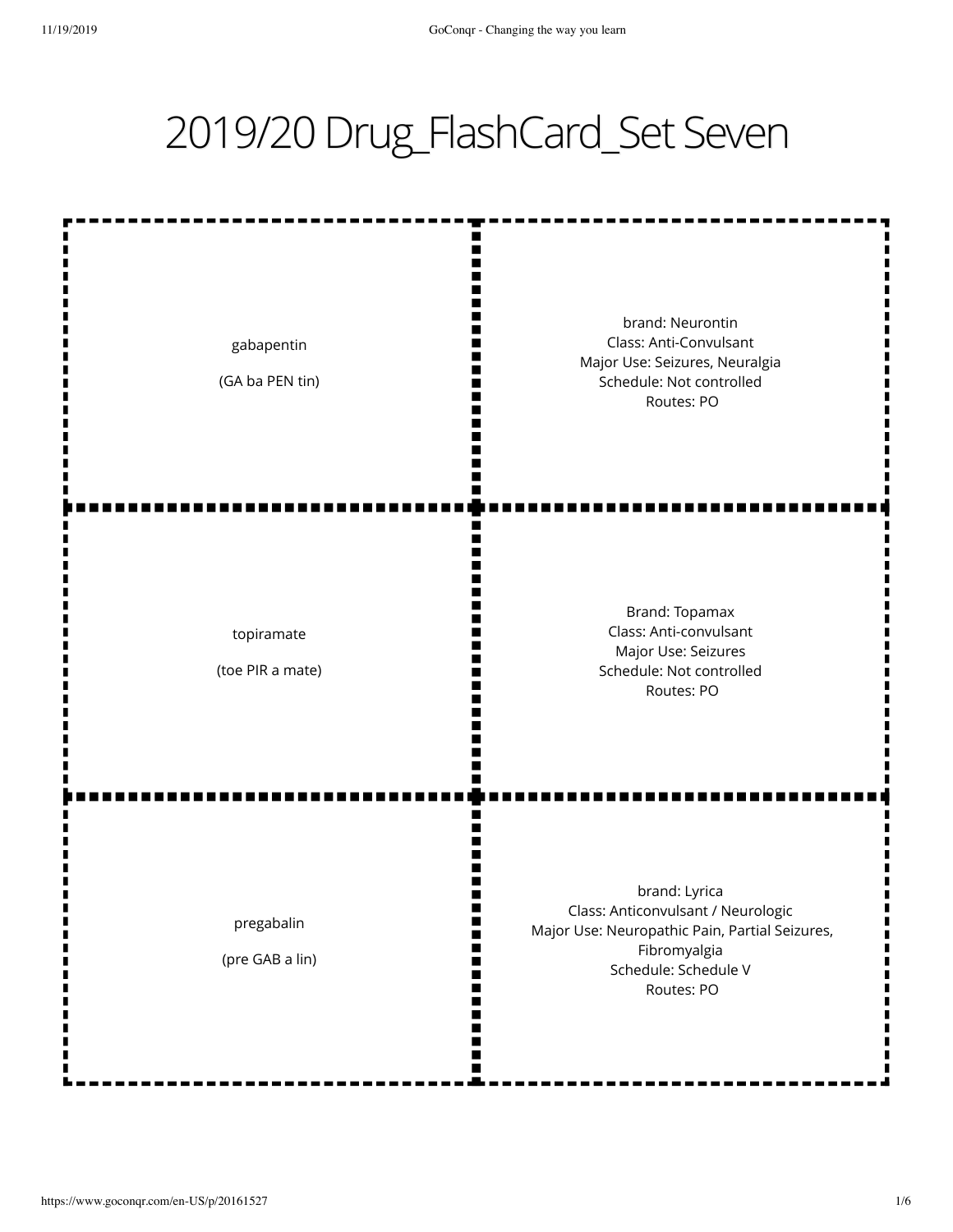e

--**MAG** 

| divalproex sodium<br>(dye VAL proe ex)         | brand: Depakote, Depakote ER<br>Class: Anti-convulsant<br>Major Use: Seizures, Bipolar disorders, Migraine Headache<br>Schedule: Not controlled<br>Routes: PO |
|------------------------------------------------|---------------------------------------------------------------------------------------------------------------------------------------------------------------|
| phenytoin<br>(FEN i toyn)                      | brand: Dilantin<br>Class: Anti-convulsant<br>Major Use: Seizures<br>Schedule: Not controlled<br>Routes: PO, IV                                                |
| oxcarbazepine<br>(ox car BAZ e peen)<br>m<br>ш | brand: Trileptal<br>Class: Anti-convulsant<br>Major Use: Seizures, Bipolar disorder<br>Schedule: Not controlled<br>Routes: PO                                 |

 $\blacksquare$ 

п

....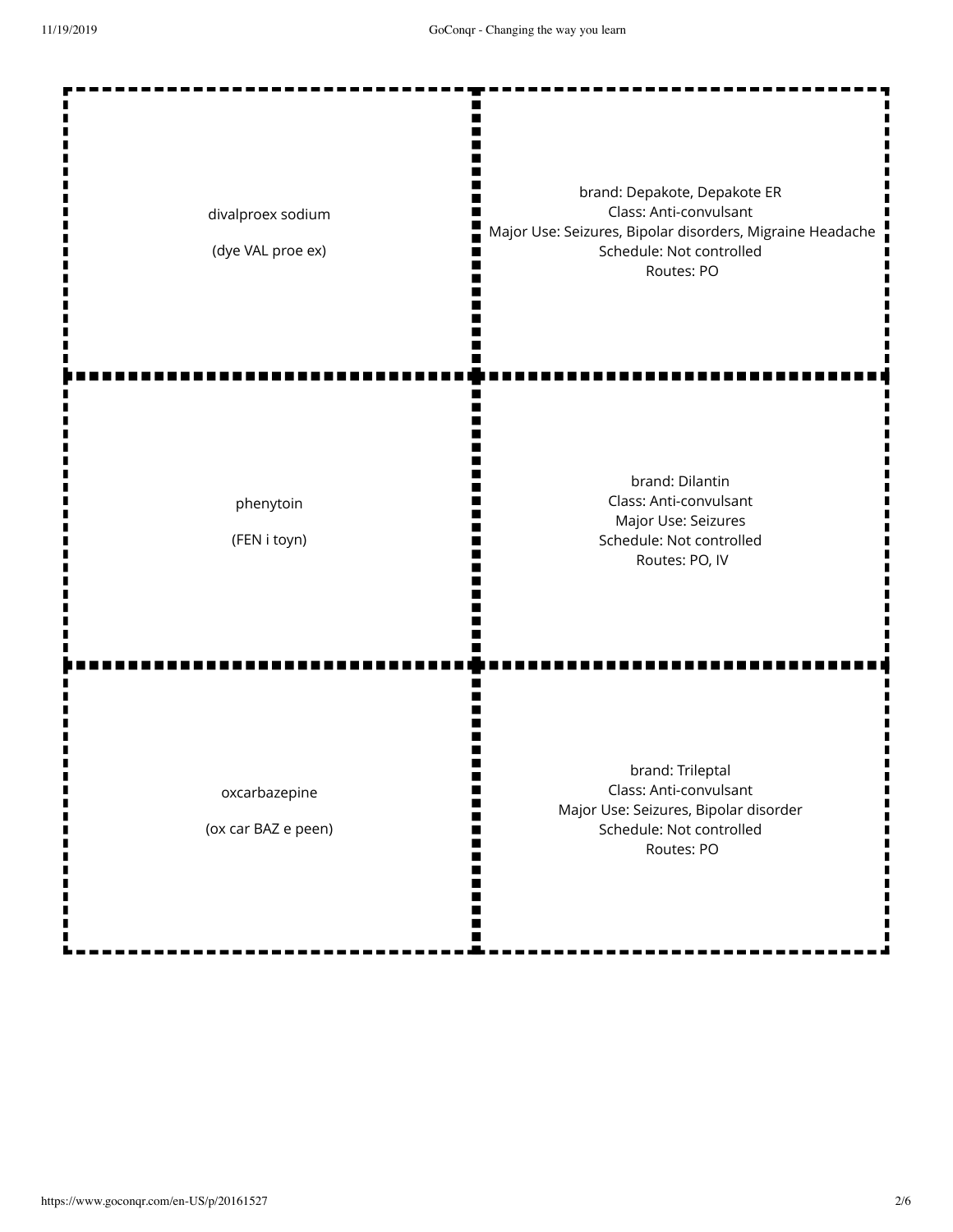| levetiracetam<br>(LEE ve tye RA se tam) | brand: Keppra, Keppra XR<br>Class: Pyrrolidine Anticonvulsant<br>Major Use: Seizures<br>Schedule: Not controlled<br>Routes: PO, IV |
|-----------------------------------------|------------------------------------------------------------------------------------------------------------------------------------|
| quetiapine<br>(kwe TYE a peen)          | brand: Seroquel<br>Class: Anti-psychotic<br>Major Use: Schizophrenia, Bipolar Disorders<br>Schedule: Not controlled<br>Routes: PO  |
| risperidone<br>(ris PER i done)         | brand: Risperdal<br>Class: Anti-psychotic<br>Major Use: Schizophrenia, Bipolar Disorders<br>Schedule: Not controlled<br>Routes: PO |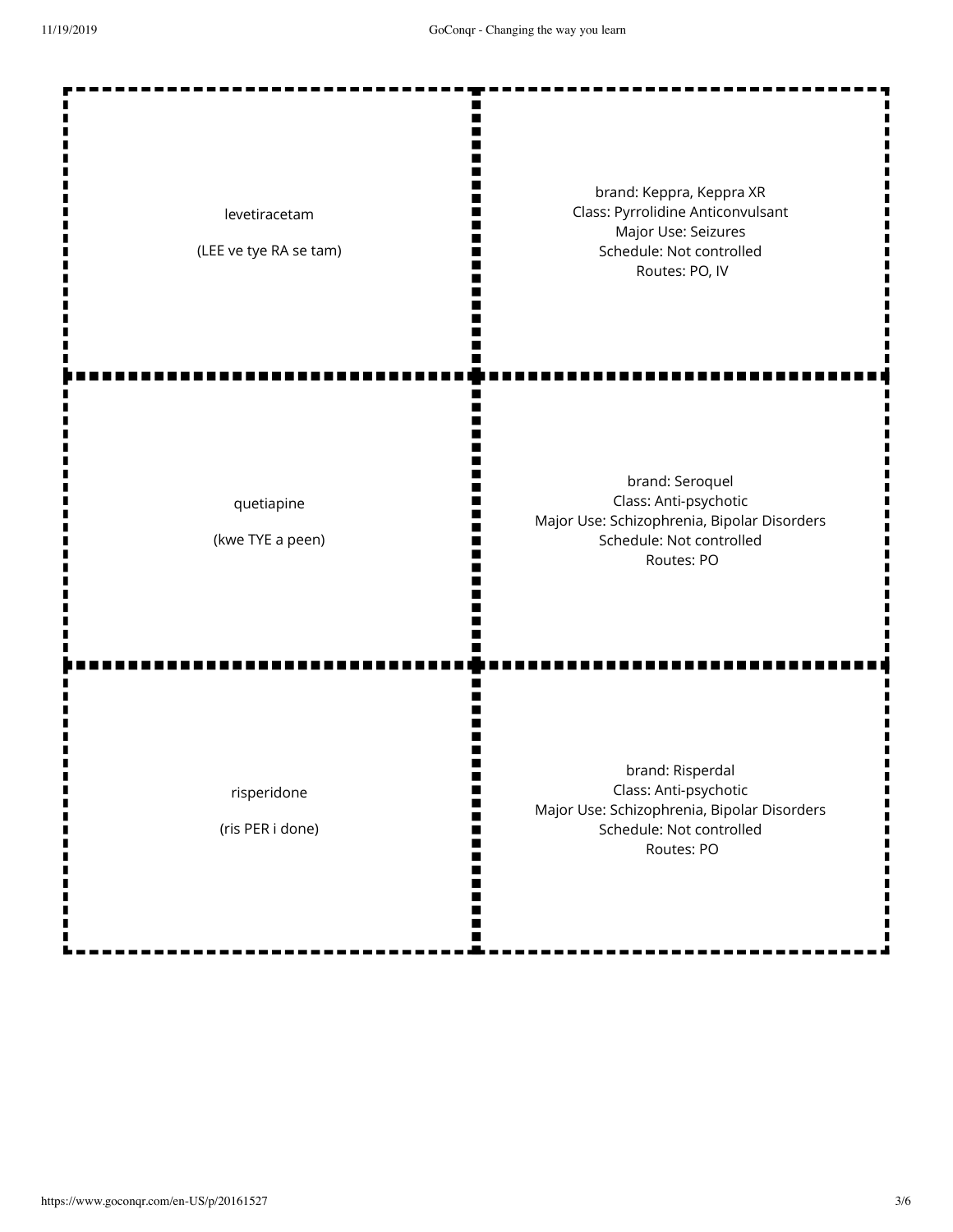| aripiprazole<br>(AR i PIP ra zole) | brand: Abilify<br>Class: Anti-psychotic<br>Major Use: Schizophrenia, Bipolar Disorders, Depression<br>Schedule: Not controlled<br>Routes: PO     |
|------------------------------------|--------------------------------------------------------------------------------------------------------------------------------------------------|
| olanzapine<br>(oh LAN za peen)     | brand: Zyprexa<br>Class: Anti-psychotic<br>Major Use: Schizophrenia, Bipolar Disorders, Depression<br>Schedule: Not controlled<br>Routes: PO, IM |
| sumatriptan<br>(SOO ma TRIP tan)   | brand: Imitrex<br>Class: Serotonin Agonist<br>Major Use: Migraine & Cluster headache<br>Schedule: Not controlled<br>Routes: PO, IM               |

Ā

L

í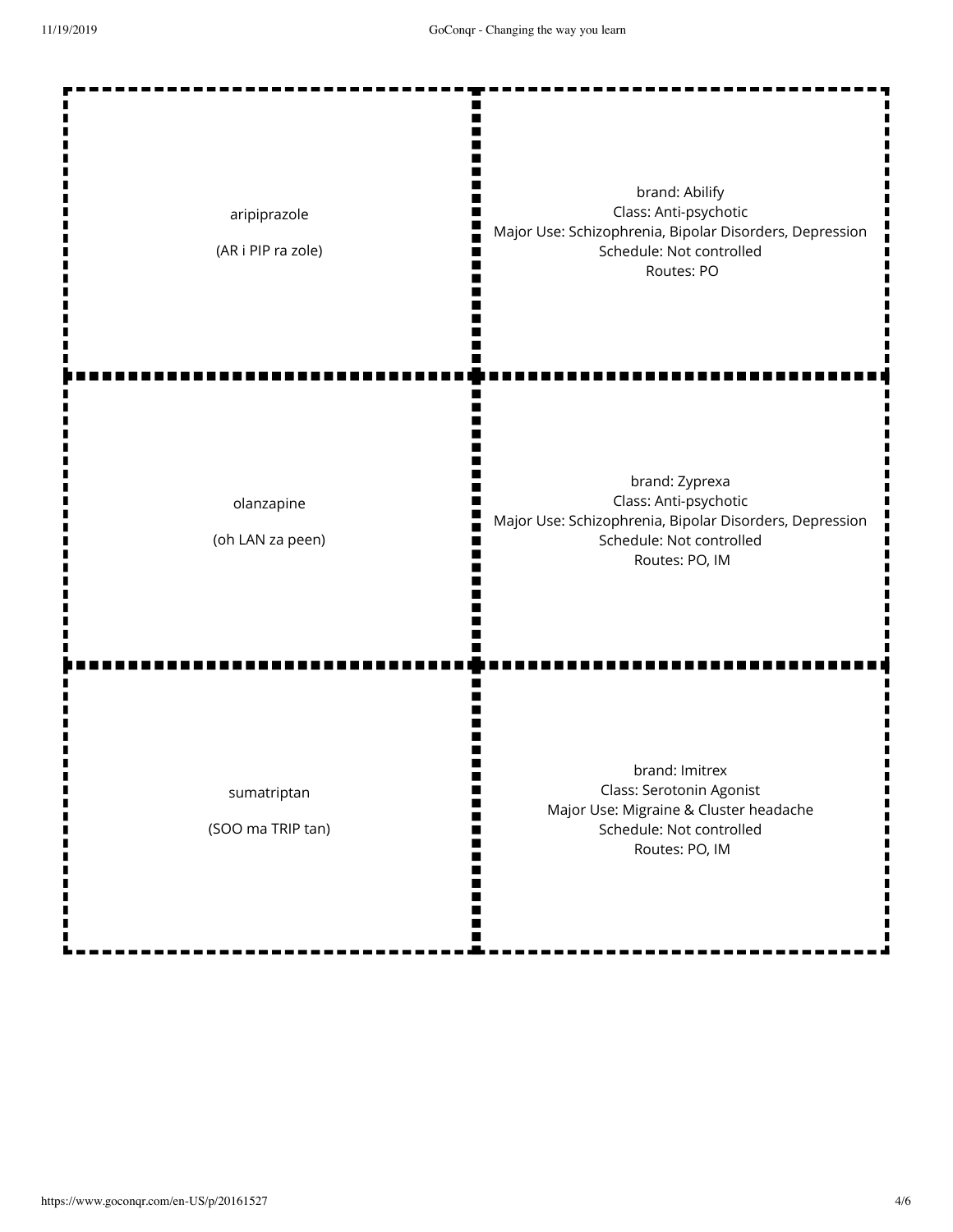